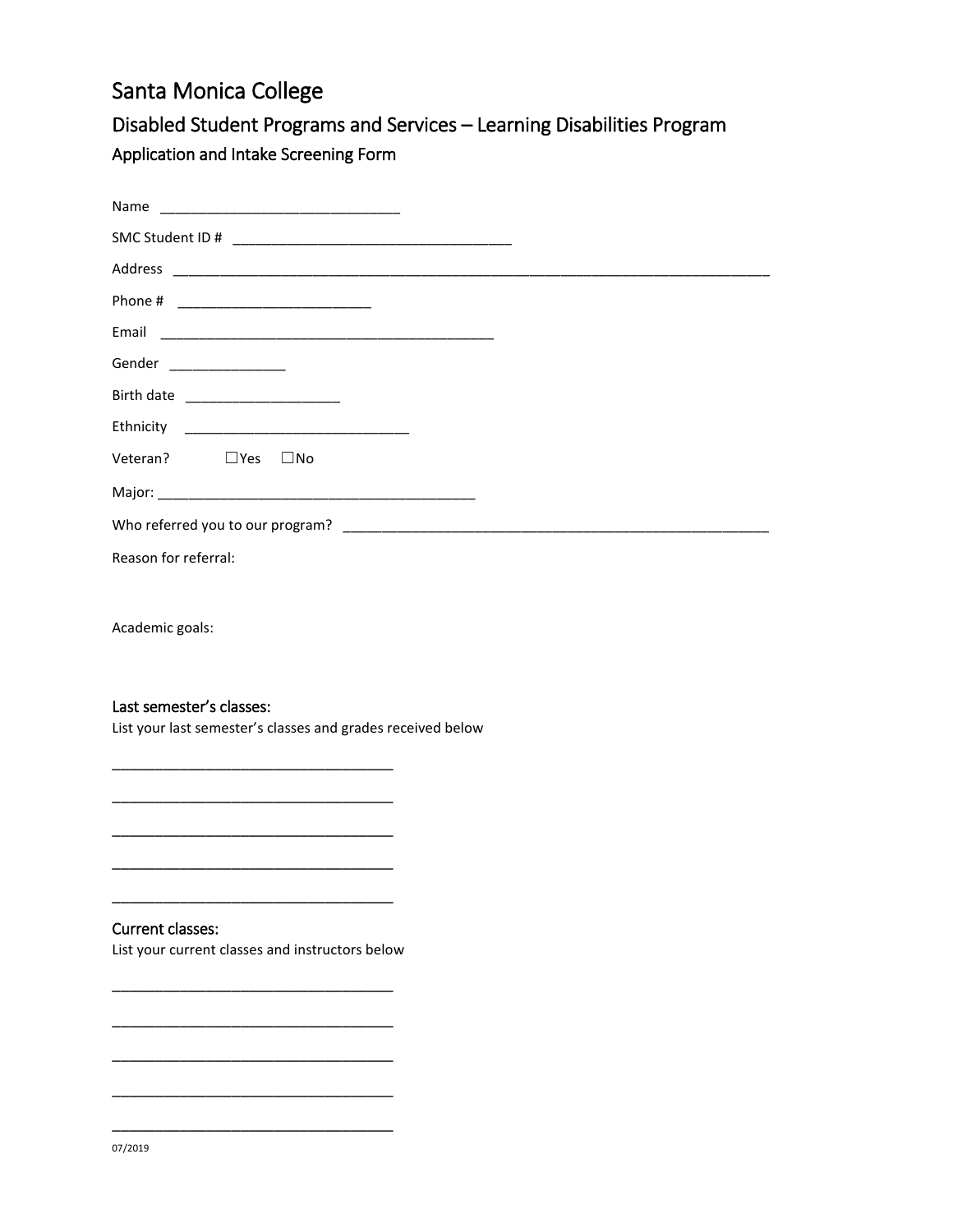In what classes have you done well?

| Have you ever been tested for Special Education? | $\Box$ Yes | $\square$ No |
|--------------------------------------------------|------------|--------------|
|--------------------------------------------------|------------|--------------|

What grade? \_\_\_\_\_\_\_\_\_\_\_\_\_\_

Placement (indicate grade level):

Resource \_\_\_\_\_\_\_\_\_\_\_\_

Special Day Class \_\_\_\_\_\_\_\_\_\_\_

Remedial \_\_\_\_\_\_\_\_\_\_\_\_\_\_

## In elementary school, do you remember having trouble with (please explain if possible): Learning to read?

\_\_\_\_\_\_\_\_\_\_\_\_\_\_\_\_\_\_\_\_\_\_\_\_\_\_\_\_\_\_\_\_\_\_\_\_\_\_\_\_\_\_\_\_\_\_\_\_\_\_\_\_\_\_\_\_\_\_\_\_\_\_\_\_\_\_\_\_\_\_\_\_\_\_\_\_\_\_\_\_\_\_\_\_\_

\_\_\_\_\_\_\_\_\_\_\_\_\_\_\_\_\_\_\_\_\_\_\_\_\_\_\_\_\_\_\_\_\_\_\_\_\_\_\_\_\_\_\_\_\_\_\_\_\_\_\_\_\_\_\_\_\_\_\_\_\_\_\_\_\_\_\_\_\_\_\_\_\_\_\_\_\_\_\_\_\_\_\_\_

\_\_\_\_\_\_\_\_\_\_\_\_\_\_\_\_\_\_\_\_\_\_\_\_\_\_\_\_\_\_\_\_\_\_\_\_\_\_\_\_\_\_\_\_\_\_\_\_\_\_\_\_\_\_\_\_\_\_\_\_\_\_\_\_\_\_\_\_\_\_\_\_\_\_\_\_\_\_\_\_\_\_\_\_

\_\_\_\_\_\_\_\_\_\_\_\_\_\_\_\_\_\_\_\_\_\_\_\_\_\_\_\_\_\_\_\_\_\_\_\_\_\_\_\_\_\_\_\_\_\_\_\_\_\_\_\_\_\_\_\_\_\_\_\_\_\_\_\_\_\_\_\_\_\_\_\_\_\_\_\_\_\_\_\_\_\_\_\_\_

\_\_\_\_\_\_\_\_\_\_\_\_\_\_\_\_\_\_\_\_\_\_\_\_\_\_\_\_\_\_\_\_\_\_\_\_\_\_\_\_\_\_\_\_\_\_\_\_\_\_\_\_\_\_\_\_\_\_\_\_\_\_\_\_\_\_\_\_\_\_\_\_\_\_\_\_\_\_\_\_\_\_\_\_\_

\_\_\_\_\_\_\_\_\_\_\_\_\_\_\_\_\_\_\_\_\_\_\_\_\_\_\_\_\_\_\_\_\_\_\_\_\_\_\_\_\_\_\_\_\_\_\_\_\_\_\_\_\_\_\_\_\_\_\_\_\_\_\_\_\_\_\_\_\_\_\_\_\_\_\_\_\_\_\_\_\_\_\_\_\_

Spelling?

Math?

Do you have any physical disability that impacts academic performance? Please explain below.

Is there a history of learning disabilities in your family?

Have you ever been treated for psychological or emotional problems?

| Is English your 1st language? $\Box$ Yes $\Box$ No                                |
|-----------------------------------------------------------------------------------|
|                                                                                   |
|                                                                                   |
| How would you rate your English skills at this time? ____________________________ |
| Did you have learning difficulties in your native language? If yes, explain:      |
| Are you a High School Graduate? □ Yes □ No                                        |
|                                                                                   |
| Year Graduated _______________                                                    |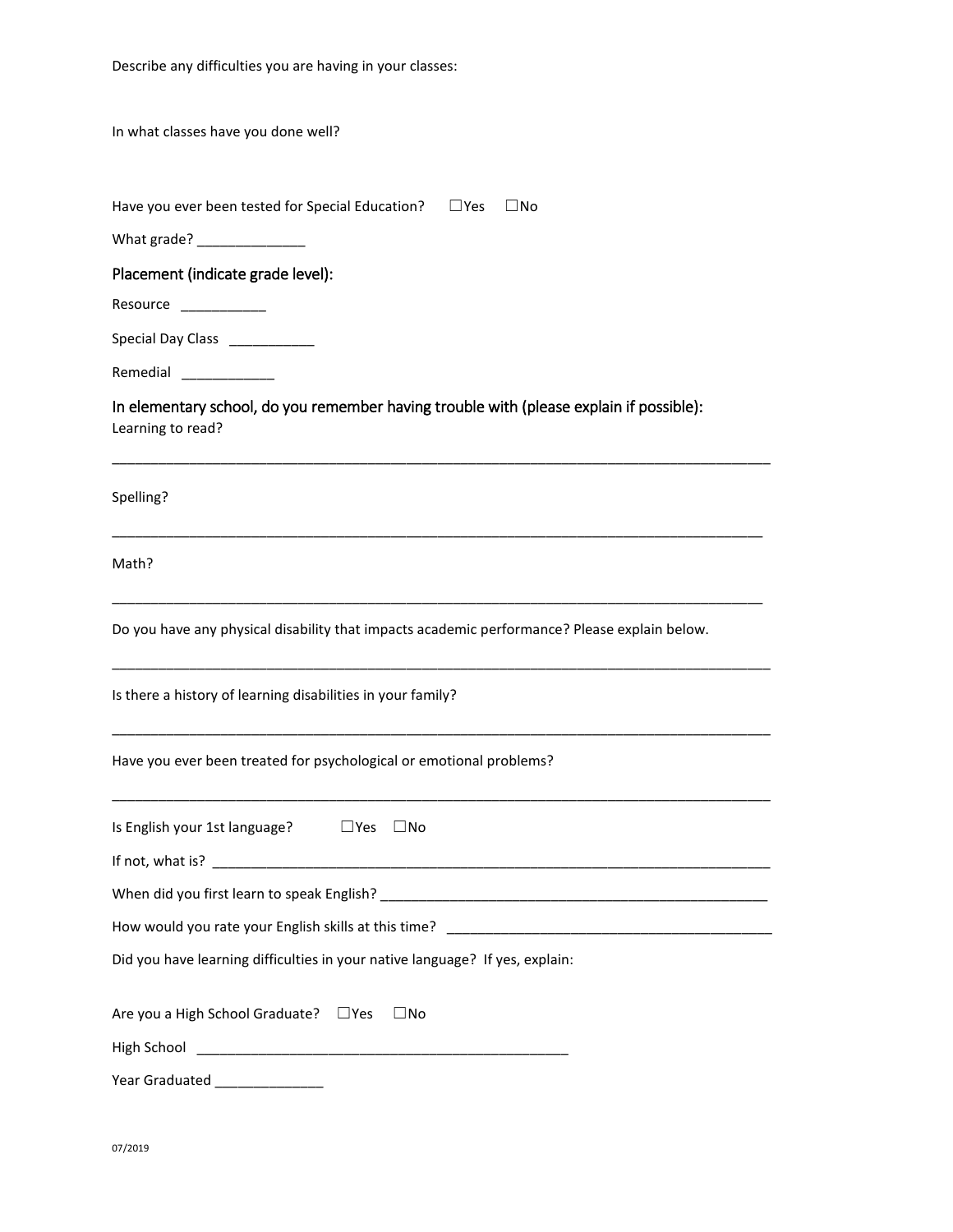Rate the level of difficulty for each of the following subjects where a rating of 5 is very difficult, 4 is difficult, 3 is moderate, 2 is easy, 1 is very easy:

English \_\_\_\_\_\_

 $Math$ 

Foreign Language \_\_\_\_\_\_\_\_

Sciences \_\_\_\_\_\_\_

Using the same rating scale as above, how would you rate your level of difficulty in the following study skills?

Textbook reading \_\_\_\_\_\_\_

Note-taking \_\_\_\_\_\_

Memory \_\_\_\_\_\_

Organization \_\_\_\_\_\_

Essay writing \_\_\_\_\_\_

Spelling \_\_\_\_\_\_\_

Math  $\_\_\_\_\_\_\_\_\_\$ 

Test-taking \_\_\_\_\_\_\_

Please explain any rating of 4 or 5 from the previous question:

What strategies do you use when faced with difficulties in your classes?

Have you repeated any classes? Which ones?

*I agree that if necessary for medical or educational purposes, or if necessary for the safety of myself, or others, information about me may be released to, or obtained from an instructor, relevant agency, or family member. I understand that information contained in my file will be available to the California Community College Chancellor's Office if they request it for an audit, a program evaluation, or educational research.*

| Signature: | Jate: |  |
|------------|-------|--|
|            |       |  |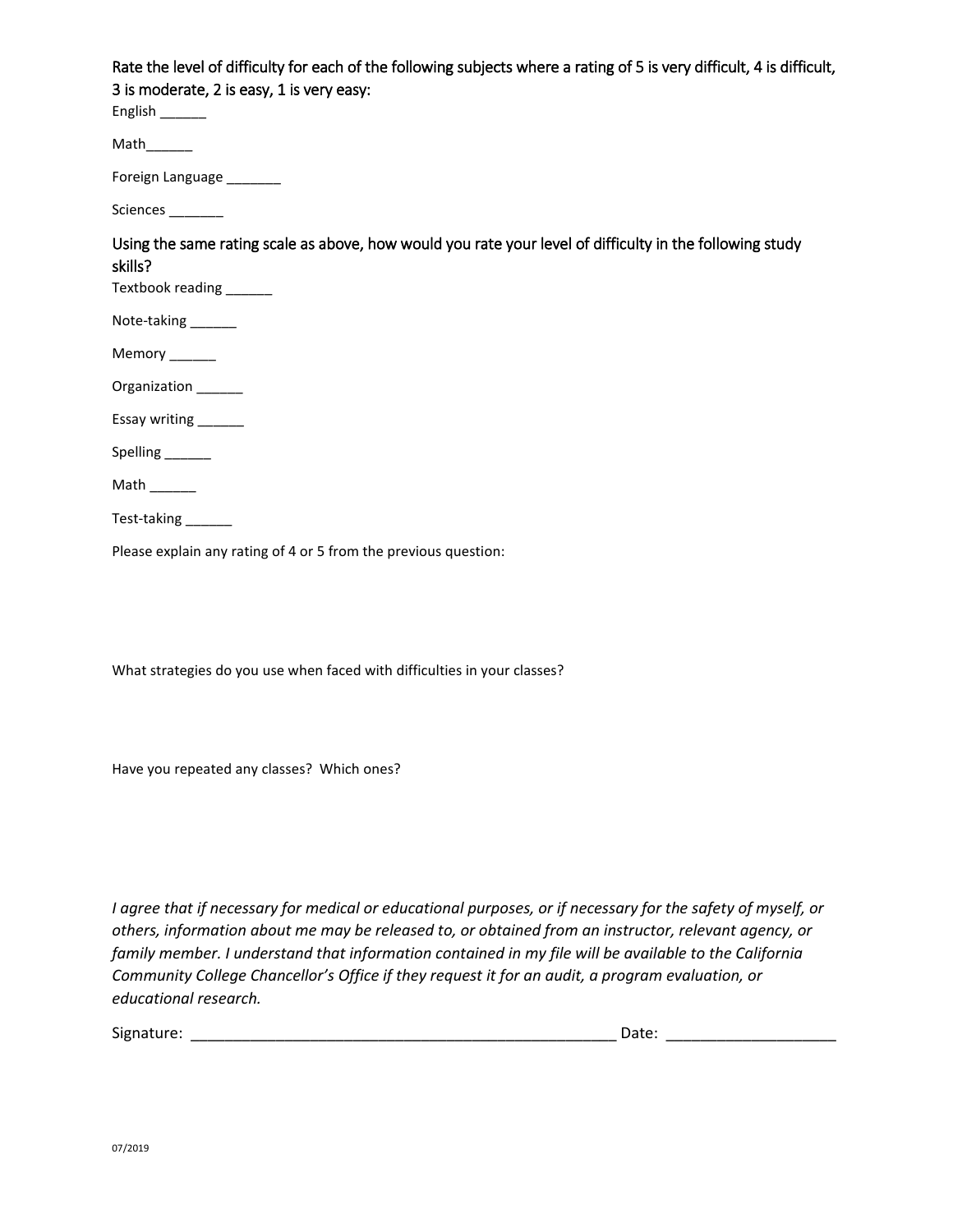For us to better understand you, please describe the problems you have been having at Santa Monica College (SMC) and in your past learning. Please use this opportunity to tell us anything we should know about you in order to make recommendations. Write at least 3 paragraphs below.